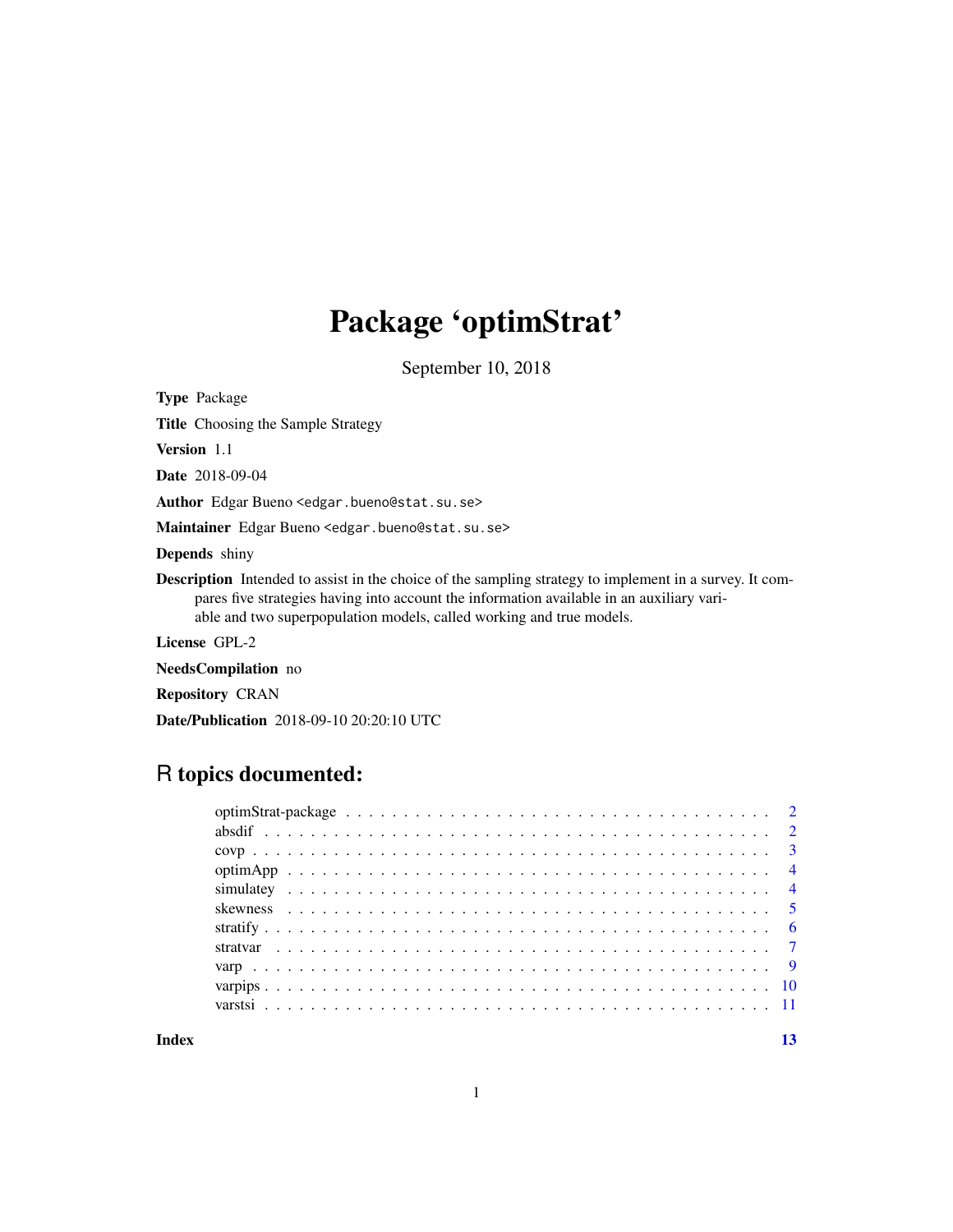<span id="page-1-0"></span>optimStrat-package *optimStrat*

#### Description

OptimStrat is a package intended to assist in the choice of the sample strategy to implement in a survey. It compares five strategies having into account the information available in an auxiliary variable and two superpopulation models, called working and true models.

### Details

The package includes a web-based application where the user can compare five sampling strategies in order to determine which one to implement in a survey.

The package also includes a function to perform the comparison mentioned above, as well as functions for stratifying the auxiliary variable and calculations of the variance of Stratified Simple Random Sampling and Pareto πps.

#### Author(s)

Edgar Bueno

#### References

Bueno, E. (2018). *A Comparison of Stratified Simple Random Sampling and Probability Proporionalto-size Sampling.* Research Report, Department of Statistics, Stockholm University 2018:6. [http:](http://gauss.stat.su.se/rr/RR2018_6.pdf) [//gauss.stat.su.se/rr/RR2018\\_6.pdf](http://gauss.stat.su.se/rr/RR2018_6.pdf).

absdif *Absolute Difference*

#### Description

Compute the absolute differences between x and y.

#### Usage

 $absdiff(x, y)$ 

#### Arguments

| x | a numeric vector, matrix or data frame. |
|---|-----------------------------------------|
|   | a numeric vector, matrix or data frame. |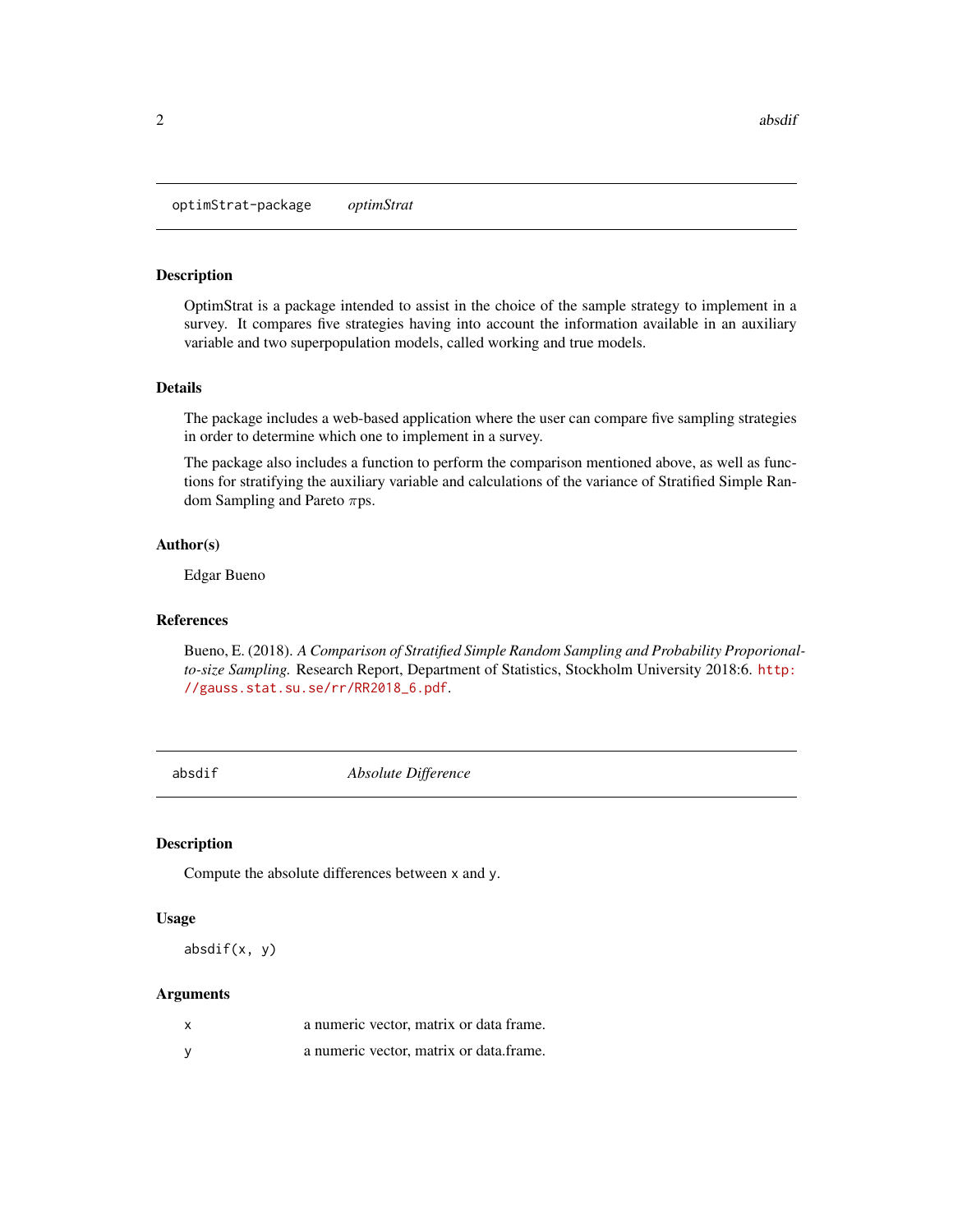<span id="page-2-0"></span> $covp$  3

# Details

Compute the absolute differences between x and y componentwise.

If x and y are vectors of different length, the elements of the shortest one will be recycled as necessary. If matrices or data frames, they should be of the same dimension.

# Value

An object with the absolute differences between x and y.

### Examples

```
absdif(1:10, 10:1)
x<- matrix(1:12, 4, 3)
y<- matrix(12:1, 4, 3)
absdif(x, y)
```
covp *Covariance*

#### Description

Compute the covariance between x and y.

#### Usage

 $covp(x, y)$ 

### Arguments

| x | a numeric vector. |
|---|-------------------|
| у | a numeric vector. |

### Details

Compute the [cov](#page-0-0)ariance between x and y using n (instead of  $n - 1$  as in cov) in the denominator. If the length of x and y are different, the elements of the shortest one will be recycled as necessary.

### Value

An object with the covariance between x and y.

### See Also

[cov](#page-0-0)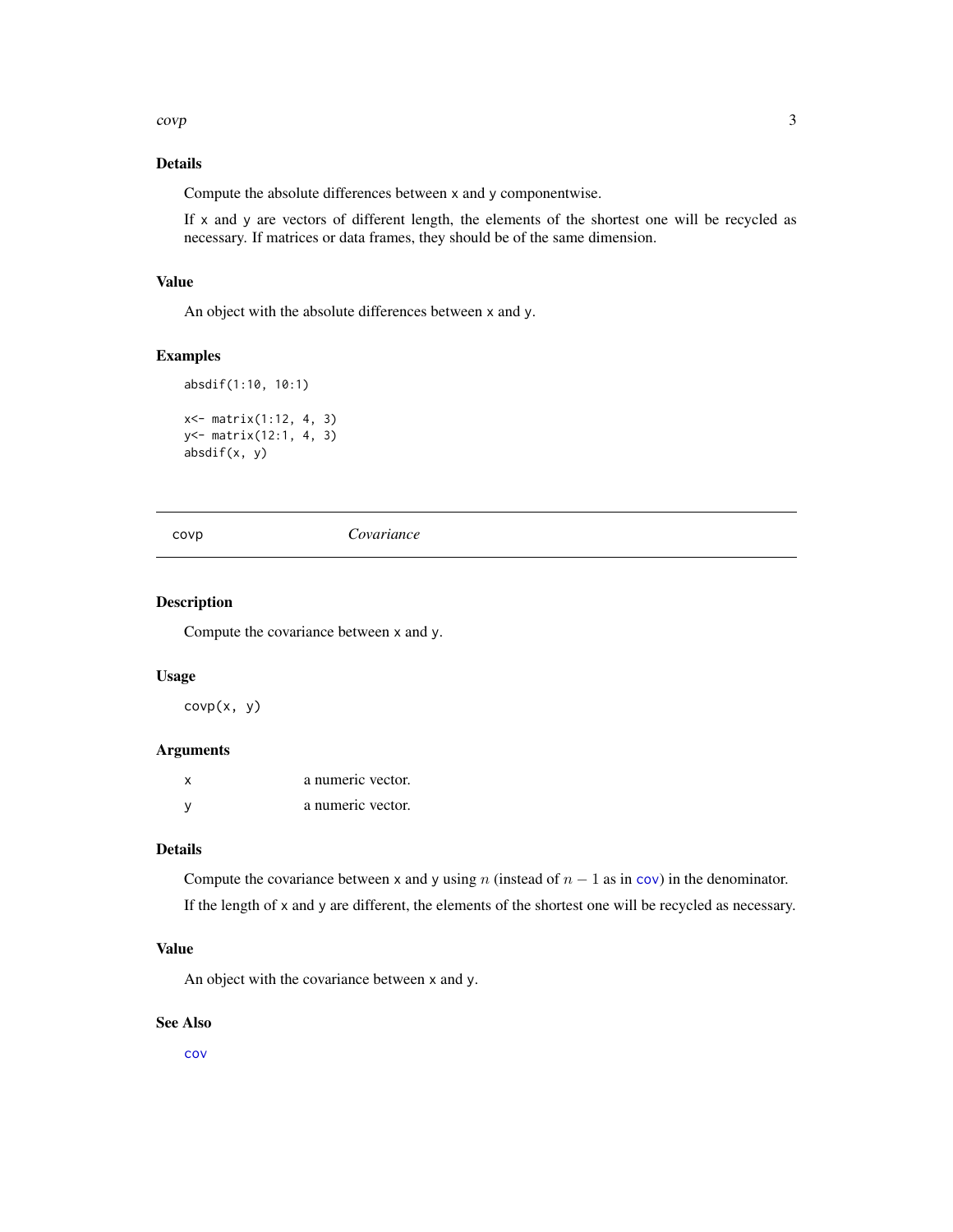# Examples

```
x<- rnorm(100)
y<- rnorm(100)
covp(x, y)
cov(x, y)
```
optimApp *Interactive Web-based Application of optimStrat*

# Description

Call Shiny to run a web-based application of optimStrat.

# Usage

optimApp()

# Author(s)

Edgar Bueno, <edgar.bueno@stat.su.se>

<span id="page-3-1"></span>simulatey *Simulate the Study Variable*

#### Description

Simulate values for the study variable based on the auxiliary variable x and the parameters of a superpopulation model.

#### Usage

simulatey(x, b0, b1, b2, b4, rho=NULL, b3=NULL)

# Arguments

| $\mathsf{x}$   | a positive numeric vector giving the values of the auxiliary variable.                                                             |
|----------------|------------------------------------------------------------------------------------------------------------------------------------|
| b0             | a number giving the intercept of the trend term in the superpopulation model.                                                      |
| b <sub>1</sub> | a number giving the scale of the trend term in the superpopulation model.                                                          |
| b <sub>2</sub> | a number giving the shape of the trend term in the superpopulation model.                                                          |
| b <sub>4</sub> | a number giving the shape of the spread term in the superpopulation model.                                                         |
| rho            | a number giving the absolute value of the desired correlation between x and the<br>vector to be simulated.                         |
| b3             | a nonnegative number giving the scale of the spread term in the superpopulation<br>model. Ignored if rho is given (see 'Details'). |

<span id="page-3-0"></span>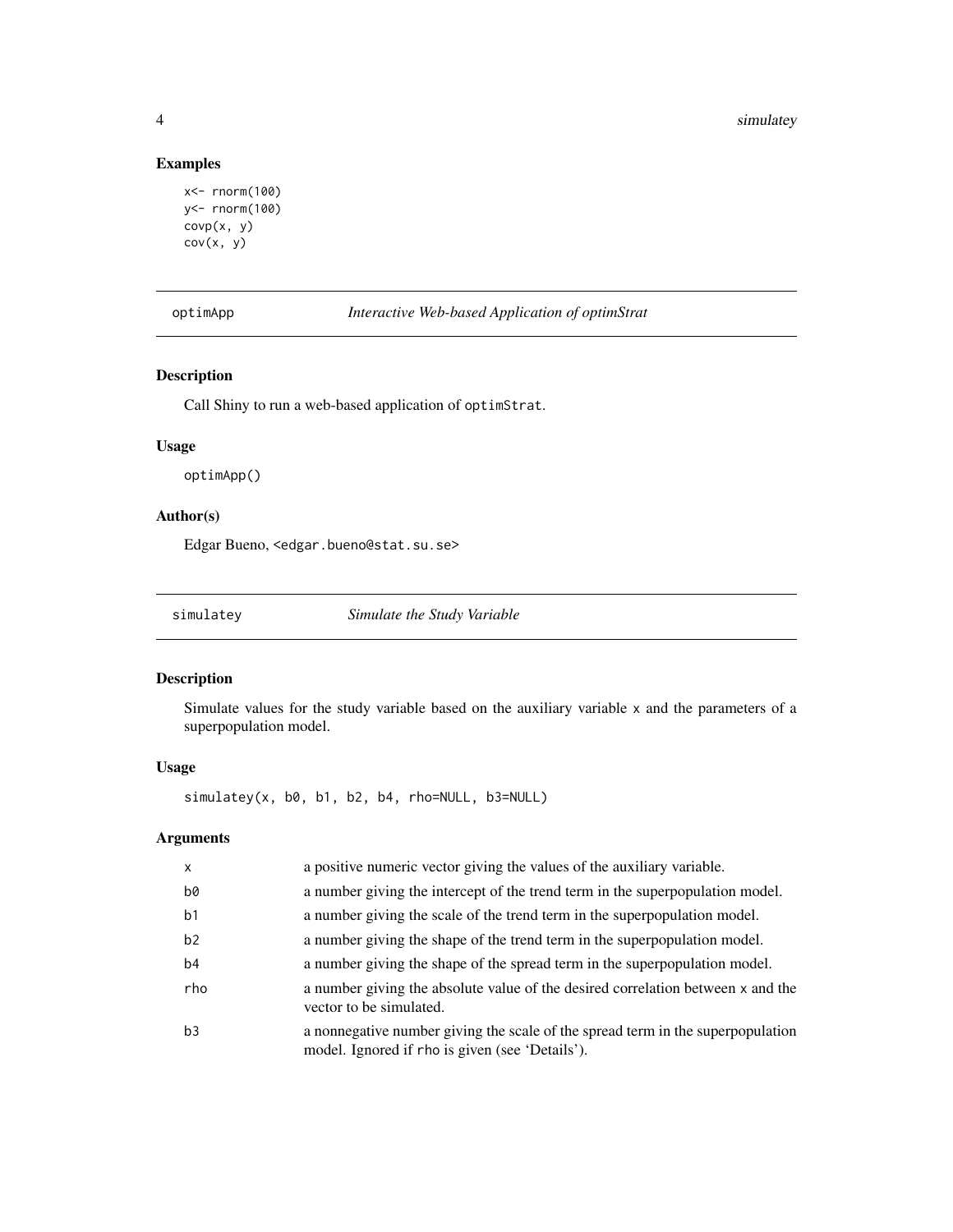<span id="page-4-0"></span>skewness 5

#### Details

The values of the study variable y are simulated using a superpopulation model defined as follows:

$$
Y_k = \beta_0 + \beta_1 x_k^{\beta_2} + \epsilon_k
$$

with  $\epsilon_k N(0, \beta_3 x_k^{\beta_4}).$ 

Note that b3 defines the degree of association between x and y: the larger b3, the smaller the correlation, rho, and vice versa. For this reason only one of them should be defined. If both are defined, b3 will be ignored.

The sign of the correlation should be given through b1 (see 'Examples').

Depending on the value of b2, some correlations cannot be reached, e.g. if b2=2 it is pointless to set rho=1. In those cases, b3 will automatically be set to zero and rho will be ignored (see 'Examples').

#### Value

A numeric vector giving the simulated value of y associated to each value in x.

#### Examples

```
#Linear trend and homocedasticity
x<- 1 + sort( rgamma(5000, shape=4/9, scale=108) )
y<- simulatey(x, b0=0, b1=1, b2=1, b4=0, rho=0.90)
plot(x, y)
#Linear trend and heterocedasticity
y<- simulatey(x, b0=0, b1=1, b2=1, b4=1, rho=0.90)
plot(x, y)
#Quadratic trend and homocedasticity
y<- simulatey(x, b0=0, b1=1, b2=2, b4=0, rho=0.80)
plot(x, y)
#Correlation of minus one
y<- simulatey(x, b0=0, b1=-1, b2=1, b4=0, rho=1)
cor(x, y)
plot(x, y)
#Desired correlation cannot be attained
y<- simulatey(x, b0=0, b1=1, b2=3, b4=0, rho=0.99)
cor(x, y)plot(x, y)
```
skewness *Sample Skewness*

#### Description

Calculate the sample skewness.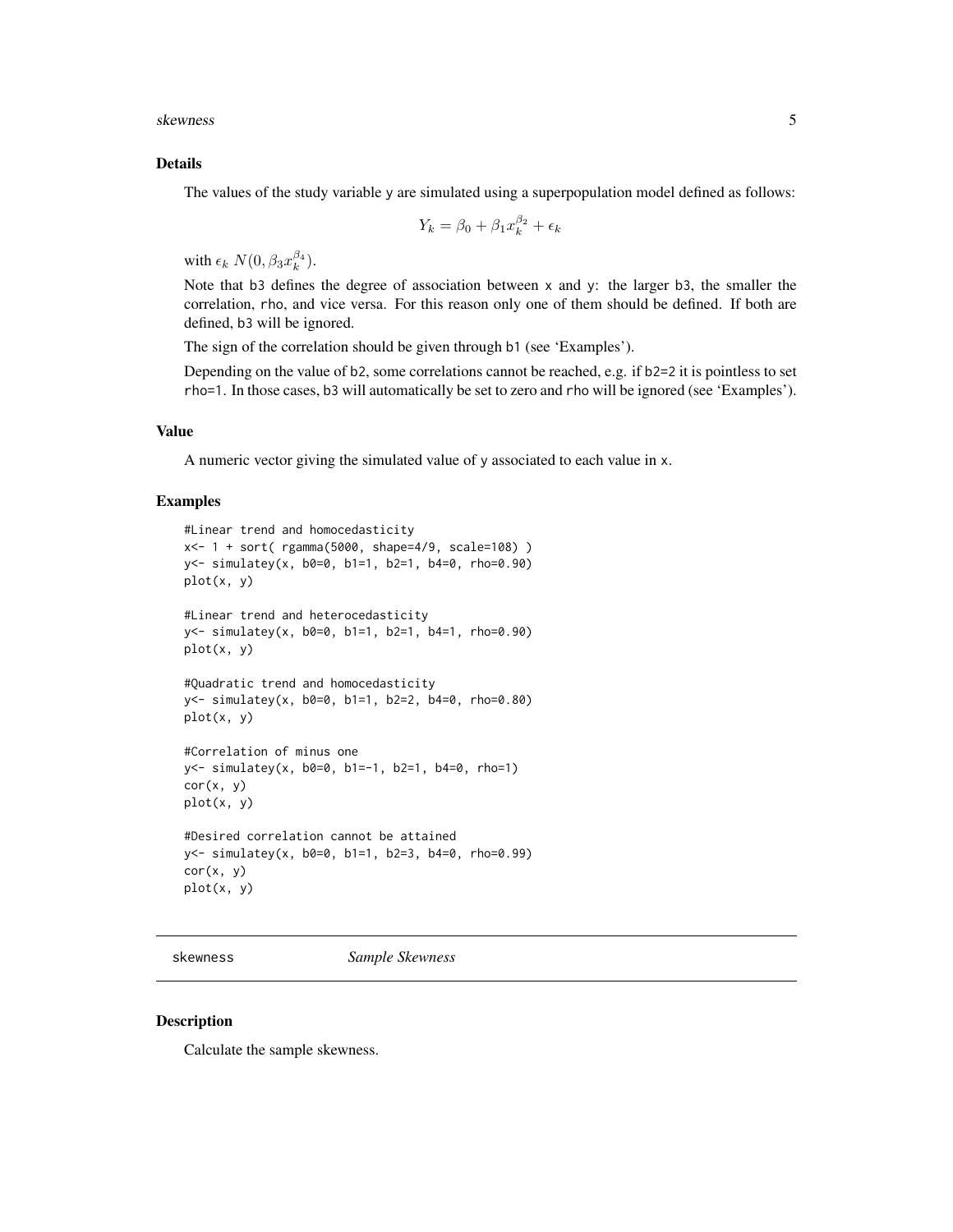# <span id="page-5-0"></span>Usage

skewness(x, na.rm = FALSE)

# Arguments

|       | a numeric vector.                                                               |
|-------|---------------------------------------------------------------------------------|
| na.rm | a logical value indicating whether NA values should be stripped before the com- |
|       | putation proceeds.                                                              |

# Details

Compute the sample skewness of x as

$$
\frac{\frac{1}{N} \sum_{i=1}^{N} (x_i - \bar{x})^3}{\left[\frac{1}{N-1} \sum_{i=1}^{N} (x_i - \bar{x})^2\right]^{3/2}}
$$

# Value

A vector of length one giving the sample skewness of x.

# Examples

x<- rnorm(1000) skewness(x)

<span id="page-5-1"></span>stratify *Stratification of an Auxiliary Variable*

# Description

Stratify the auxiliary variable x into H strata using the cum-sqrt-rule.

# Usage

```
stratify(x, H, forced = FALSE, J = NULL)
```
# Arguments

| $\mathsf{x}$ | a positive numeric vector giving the values of the auxiliary variable.                                   |
|--------------|----------------------------------------------------------------------------------------------------------|
| H            | a positive integer smaller or equal than $length(x)$ giving the desired number of<br>strata.             |
| forced       | a logical value indicating if the number of strata <i>must</i> be exactly equal to H (see<br>'Details'). |
| $\mathbf{J}$ | a positive integer indicating the number of bins used for the cum-sqrt-rule.                             |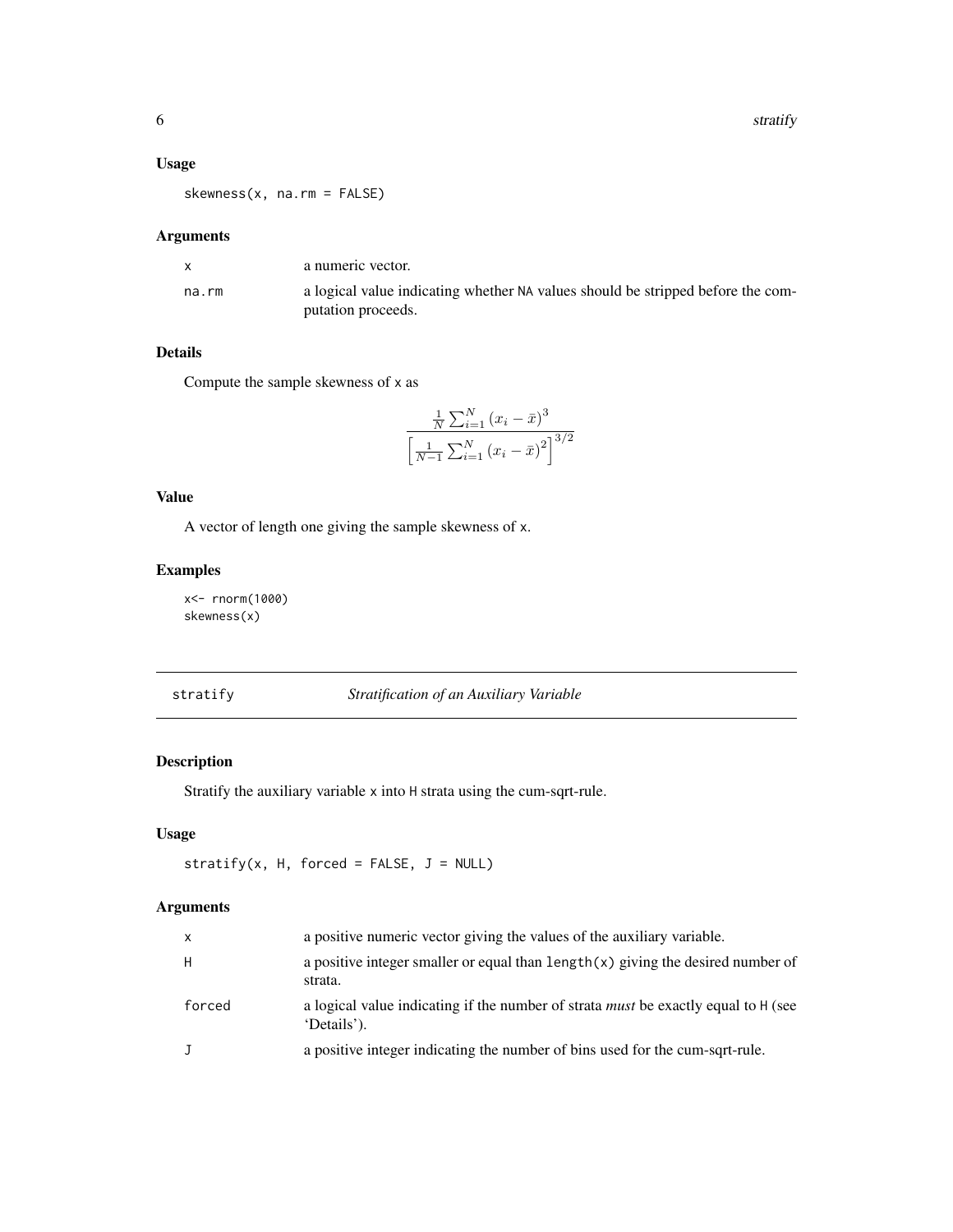#### <span id="page-6-0"></span>stratvar 7

# Details

The cum-sqrt-rule is used in order to define H strata from the auxiliary vector x.

Depending on some characteristics of x, e.g. high skewness, few observations or too many ties, the resulting stratification may have a number of strata other than H. Using forced = TRUE tries its best to obtain exactly H strata (see 'Examples').

Note that if  $length(x) < H$  then forced will be set to FALSE.

# Value

A numeric vector giving the stratum to which each observation in x belongs.

#### References

Sarndal, C.E., Swensson, B. and Wretman, J. (1992). *Model Assisted Survey Sampling*. Springer.

#### See Also

[varstsi](#page-10-1) for computing the variance of Stratified Simple Random Sample.

#### Examples

```
x<- 1 + sort( rgamma(100, shape=4/9, scale=108) )
stratify(x, H=3)
set.seed(1280)
x<- 1 + sort( rgamma(100, shape=4/100, scale=1200) )
stratify(x, H=4) #Only three strata
stratify(x, H=4, forced=TRUE) #Four strata
```
stratvar *Compute the Variance of Five Sampling Strategies*

#### Description

Simulate the values of a study variable using the auxiliary variable x and then compute the design variance of five sampling strategies: πps–reg, STSI–reg, STSI–HT, πps–pos and STSI–pos. The process is iterated it times.

#### Usage

$$
stratvar(x, sk = 3, n, H, d2, d4, b2 = d2, b4 = d4, b0 = 0, b1 = 1, rho = NULL, b3 = NULL, it = 1)
$$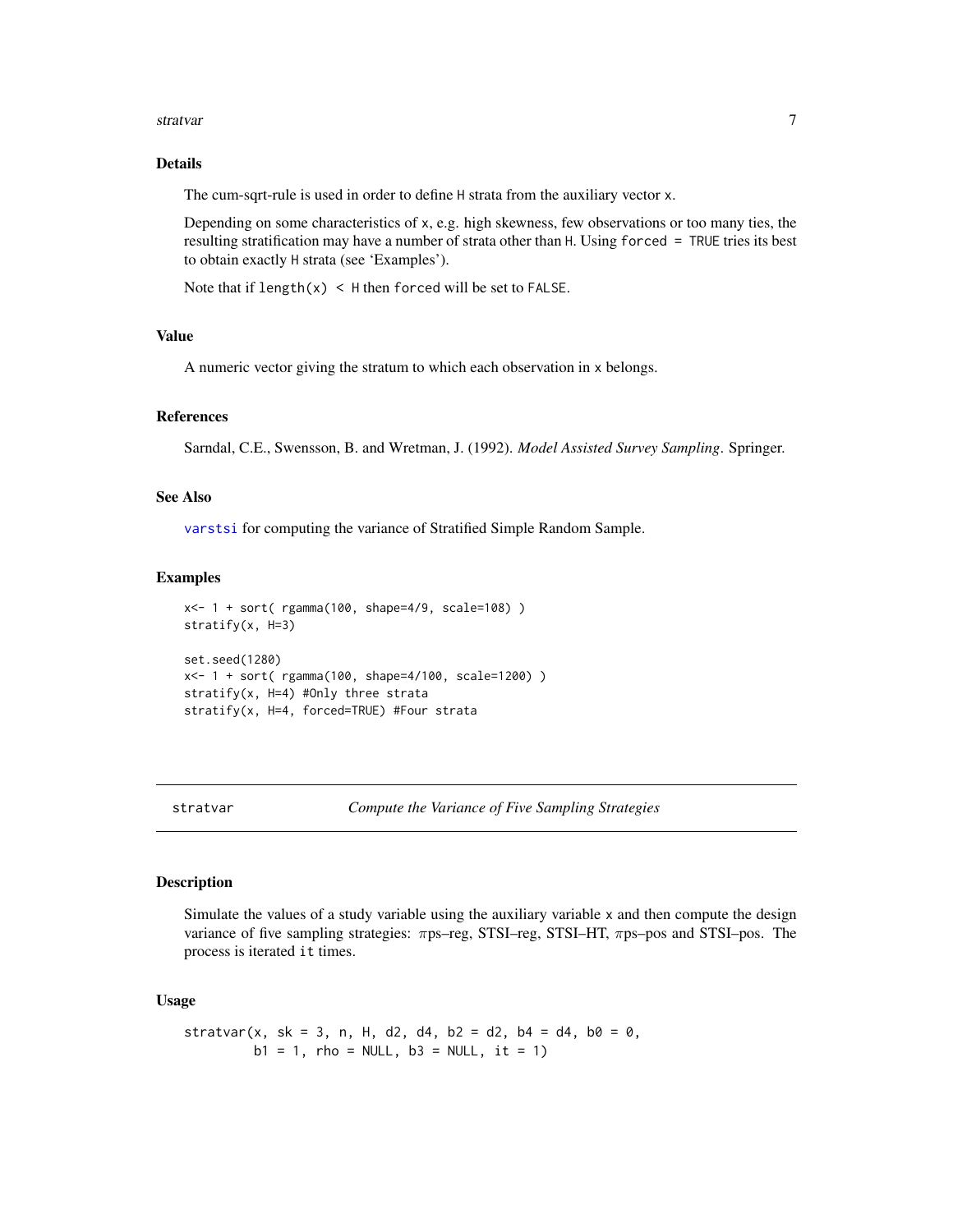#### <span id="page-7-0"></span>Arguments

| $\mathsf{x}$   | a positive integer or numeric vector. If an integer, indicates the desired size of<br>the auxiliary variable to simulate. If a vector, gives the values of the auxiliary<br>variable itself. |
|----------------|----------------------------------------------------------------------------------------------------------------------------------------------------------------------------------------------|
| sk             | if $x$ is an integer, indicates the desired skewness of the auxiliary variable to<br>simulate. Ignored otherwise.                                                                            |
| n              | a positive integer giving the desired sample size.                                                                                                                                           |
| H              | a positive integer giving the desired number of strata/poststrata.                                                                                                                           |
| d <sub>2</sub> | a number giving the <i>assumed</i> shape of the trend term in the superpopulation<br>model.                                                                                                  |
| d4             | a number giving the <i>assumed</i> shape of the spread term in the superpopulation<br>model.                                                                                                 |
| b <sub>2</sub> | a number giving the shape of the trend term in the superpopulation model.                                                                                                                    |
| b4             | a number giving the shape of the spread term in the superpopulation model.                                                                                                                   |
| b0             | a number giving the intercept of the trend term in the superpopulation model.                                                                                                                |
| b <sub>1</sub> | a number giving the scale of the trend term in the superpopulation model.                                                                                                                    |
| rho            | a number giving the absolute value of the desired correlation between x and the<br>vector to be simulated.                                                                                   |
| b3             | a nonnegative number giving the scale of the spread term in the superpopulation<br>model. Ignored if rho is given (see 'Details').                                                           |
| it             | a positive integer indicating the number of times to iterate the process.                                                                                                                    |

### Details

This function allows to study the impact that assuming a misspecified model has on the design variance of five sampling strategies.

If  $x$  is a positive integer, the values of an auxiliary variable are simulated as realizations from a gamma distribution with mean 48 and skewness equal to  $sk$ , plus one unit. If x is a vector, it is the auxiliary variable itself.

With this auxiliary information, values for the study variable y are simulated using the superpopulation model via [simulatey](#page-3-1).

The variance of a sample of size n is then computed for five sampling strategies (πps–reg, STSI– reg, STSI–HT,  $\pi$ ps–pos and STSI–pos) assuming that the right model has  $\delta_2$  instead of  $\beta_2$  and  $\delta_4$ instead of  $\beta_4$ .

The number of strata/poststrata is given by H.

The process is iterated it times.

#### Value

A matrix of size it x 17. Each row being the results obtained for each iteration. The first eleven columns are the input arguments (with the sample skewness instead of sk) followed by the sample correlation between x and y. The last five columns give the design variance of the five strategies under comparison.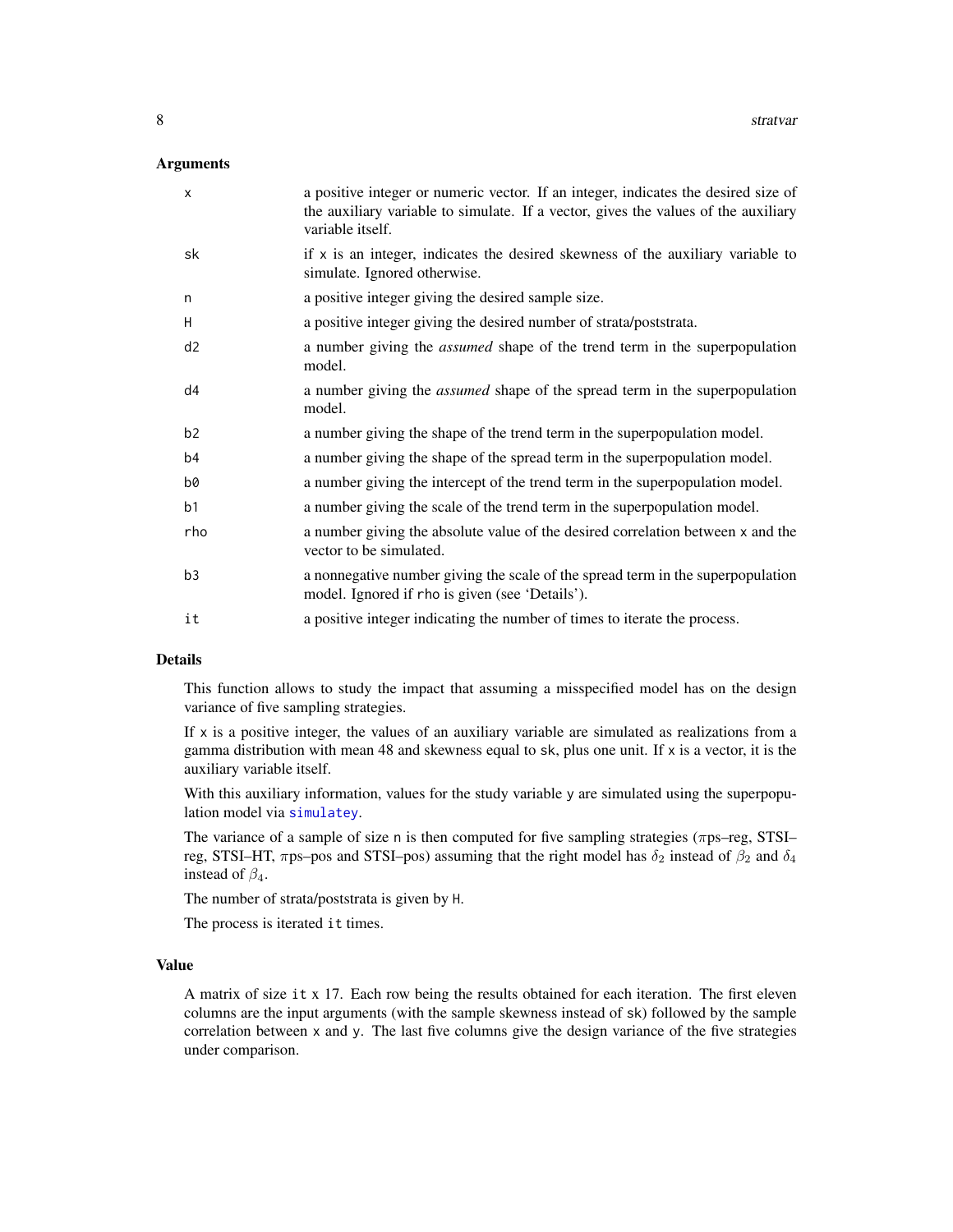# <span id="page-8-0"></span>varp 2008 and 2009 and 2009 and 2009 and 2009 and 2009 and 2009 and 2009 and 2009 and 2009 and 2009 and 2009 and 2009 and 2009 and 2009 and 2009 and 2009 and 2009 and 2009 and 2009 and 2009 and 2009 and 2009 and 2009 and 2

# References

Bueno, E. (2018). *A Comparison of Stratified Simple Random Sampling and Probability Proporionalto-size Sampling.* Research Report, Department of Statistics, Stockholm University 2018:6. [http:](http://gauss.stat.su.se/rr/RR2018_6.pdf) [//gauss.stat.su.se/rr/RR2018\\_6.pdf](http://gauss.stat.su.se/rr/RR2018_6.pdf).

# See Also

[simulatey](#page-3-1) for the simulation of the y values; [stratify](#page-5-1) for how to define the strata/poststrata boundaries; [varstsi](#page-10-1) for how the sample size is allocated into the strata.

# Examples

```
#The assumed model coincides with the true generating model
stratvar(5000, sk = 3, n=100, H=5, d2=1, d4=1, rho=0.8, it=10)
#The assumed model differs with the true generating model
```

```
x<- 1 + sort( rgamma(5000, shape=4/9, scale=108) )
stratvar(x, n=100, H=5, d2=1, d4=1, b2=1.5, b4=0.5, rho=0.8, it=10)
```
varp *Variance*

# Description

Compute the variance of x.

#### Usage

varp(x)

# Arguments

x a numeric vector.

#### Details

Compute the [var](#page-0-0)iance of x using n (instead of  $n - 1$  as in var) in the denominator.

#### Value

An object with the variance of x.

#### See Also

[var](#page-0-0)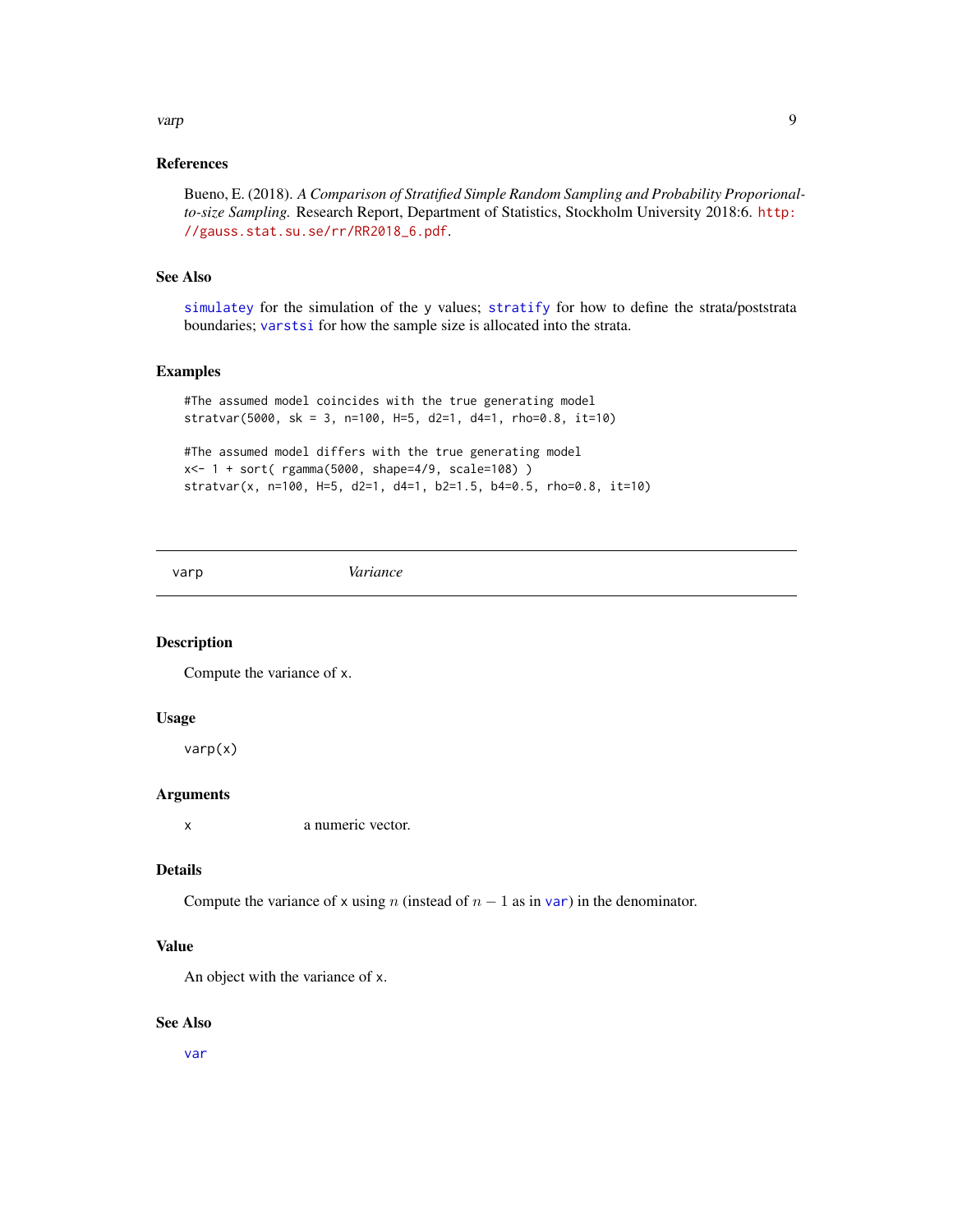<span id="page-9-0"></span>10 varpips

#### Examples

```
x<- rnorm(100)
varp(x)
var(x)
```
varpips *Variance of Pareto PIps Sampling with the HT Estimator*

# Description

Compute the design variance of the Horvitz-Thompson estimator of the total of y under Pareto probability proportional-to-size Sampling, where the size variable is indicated by x and the sample size is n.

# Usage

varpips(n, x, y)

# Arguments

| n.       | a positive integer indicating the desired sample size.                                                                                        |
|----------|-----------------------------------------------------------------------------------------------------------------------------------------------|
| X        | a positive numeric vector giving the values of the auxiliary variable that is used<br>in order to define the desired inclusion probabilities. |
| <b>V</b> | a numeric vector giving the values of the study variable.                                                                                     |

#### Details

Target inclusion probabilities are computed as  $\pi_k = n \cdot x_k / \sum x_k$ .

If  $\pi_k > 1$  for at least one element,  $\pi_k$  is set equal to one for those elements and the inclusion probabilities are calculated again for the remaining elements with the remaining sample size.

Once the  $\pi_k$  are obtained, the variance of the Horvitz-Thompson estimator under Pareto probability proportional-to-size Sampling is computed as:  $V_{\pi ps}$   $[\hat{t}_{HT}] = \frac{N}{N-1}(t_1 - \frac{t_2^2}{t_3})$  with

$$
t_1 = \sum \frac{y_k^2 (1 - \pi_k)}{\pi_k}
$$

$$
t_2 = \sum y_k (1 - \pi_k)
$$

$$
t_3 = \sum \pi_k (1 - \pi_k)
$$

# Value

A list containing the following:

variance a vector of length one giving the variance of the Horvitz-Thompson estimator under Pareto probability proportional-to-size Sampling.

pinc a vector with length  $\lceil \exp(x) \rceil$  giving the target inclusion probabilities of each element..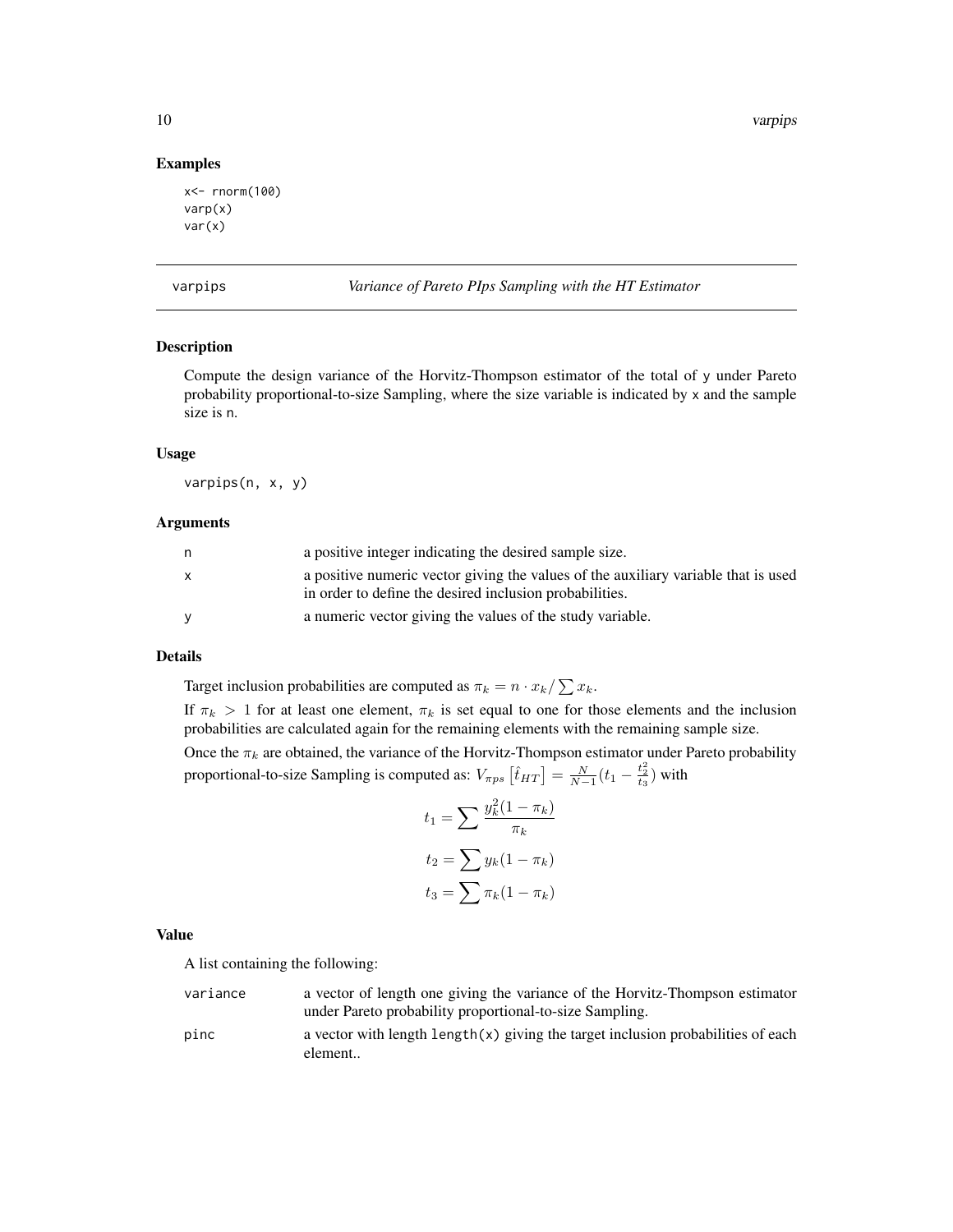#### <span id="page-10-0"></span>varstsi ta kommunist suurinnasti kuningas varstsi ta kommunist suurinnasti kuningas varstsi ta kommunist suuri

#### References

Rosen, B. (1997). *On Sampling with Probability Proportional to Size.* Journal of Statistical Planning and Inference 62, 159-191.

#### Examples

```
x<- 1 + sort( rgamma(5000, shape=4/9, scale=108) ) #simulating the auxiliary variable
y<- rgamma(x, shape=1, scale=x) #simulating the study variable
z<- varpips(n=500, x=x, y=y)
z$variance
```
<span id="page-10-1"></span>

varstsi *Variance of STSI Sampling with the HT Estimator*

#### Description

Compute the design variance of the Horvitz-Thompson estimator of the total of y under Stratified Simple Random Sampling, where strata are indicated by stratum and the sample of size n is allocated using Neyman allocation with respect to x.

#### Usage

varstsi(n,  $x$ ,  $y = x$ , stratum)

# Arguments

| n            | a positive integer indicating the desired sample size.                                                                                      |
|--------------|---------------------------------------------------------------------------------------------------------------------------------------------|
| $\mathsf{x}$ | a positive numeric vector giving the values of the auxiliary variable that is used<br>in order to allocate the sample size into the strata. |
| <b>V</b>     | a numeric vector giving the values of the study variable. By default $y = x$ .                                                              |
| stratum      | a vector indicating the stratum to which each element belongs.                                                                              |

#### Details

A sample of size  $n$  is allocated into the strata using  $x$ -optimal allocation, i.e.

$$
n_h \propto N_h S_{x,U_h}
$$

where  $N_h$  is the size of the hth stratum,  $S_{x,U_h}$  is the standard deviation of x in the hth stratum and propto stands for 'proportional to'.

If  $n_h > N_h$  for at least one stratum,  $n_h$  is set equal to  $N_h$  in those strata and optimal allocation is used again for the remaining strata with the remaining sample size.

Once the  $n_h$  are obtained, the variance of the Horvitz-Thompson estimator under Stratified Simple Random Sampling is computed as:  $V_{STSI}$   $[\hat{t}_{HT}] = \sum_h V_h$  with

$$
V_h = \frac{N_h^2}{n_h} \left( 1 - \frac{n_h}{N_h} \right) S_{y, U_h}^2
$$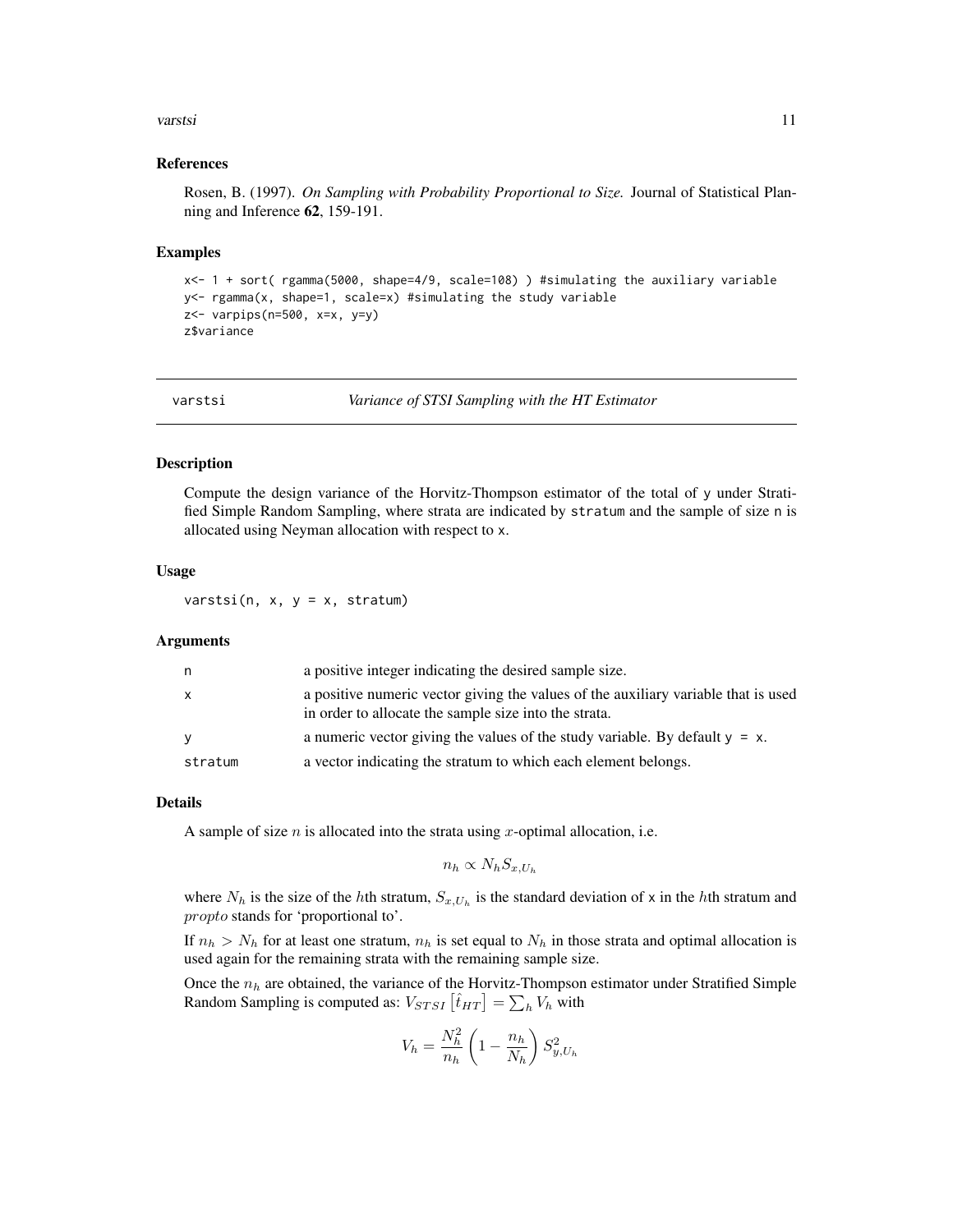<span id="page-11-0"></span>Proporional allocation is obtained if x is a constant.

The variance of Simple Random Sampling is computed if stratum is a constant.

#### Value

A list containing the following:

| variance | a vector of length one giving the variance of the Horvitz-Thompson estimator<br>under Stratified Simple Random Sampling. |
|----------|--------------------------------------------------------------------------------------------------------------------------|
| nh       | a vector with length equal to the number of strata giving the size of the sample<br>in each stratum.                     |

#### References

Sarndal, C.E., Swensson, B. and Wretman, J. (1992). *Model Assisted Survey Sampling*. Springer.

#### See Also

[stratify](#page-5-1) for a method to define the strata.

### Examples

```
x<- 1 + sort( rgamma(5000, shape=4/9, scale=108) ) #simulating the auxiliary variable
y<- rgamma(x, shape=1, scale=x) #simulating the study variable
```

```
st1<- rep(1:5, each=1000) #defining the strata
z1<- varstsi(n=500, x=x, y=y, stratum=st1)
z1$variance
```

```
st2<- stratify(x, H=5) #A better way to stratify
z2<- varstsi(n=500, x=x, y=y, stratum=st2)
z2$variance
```